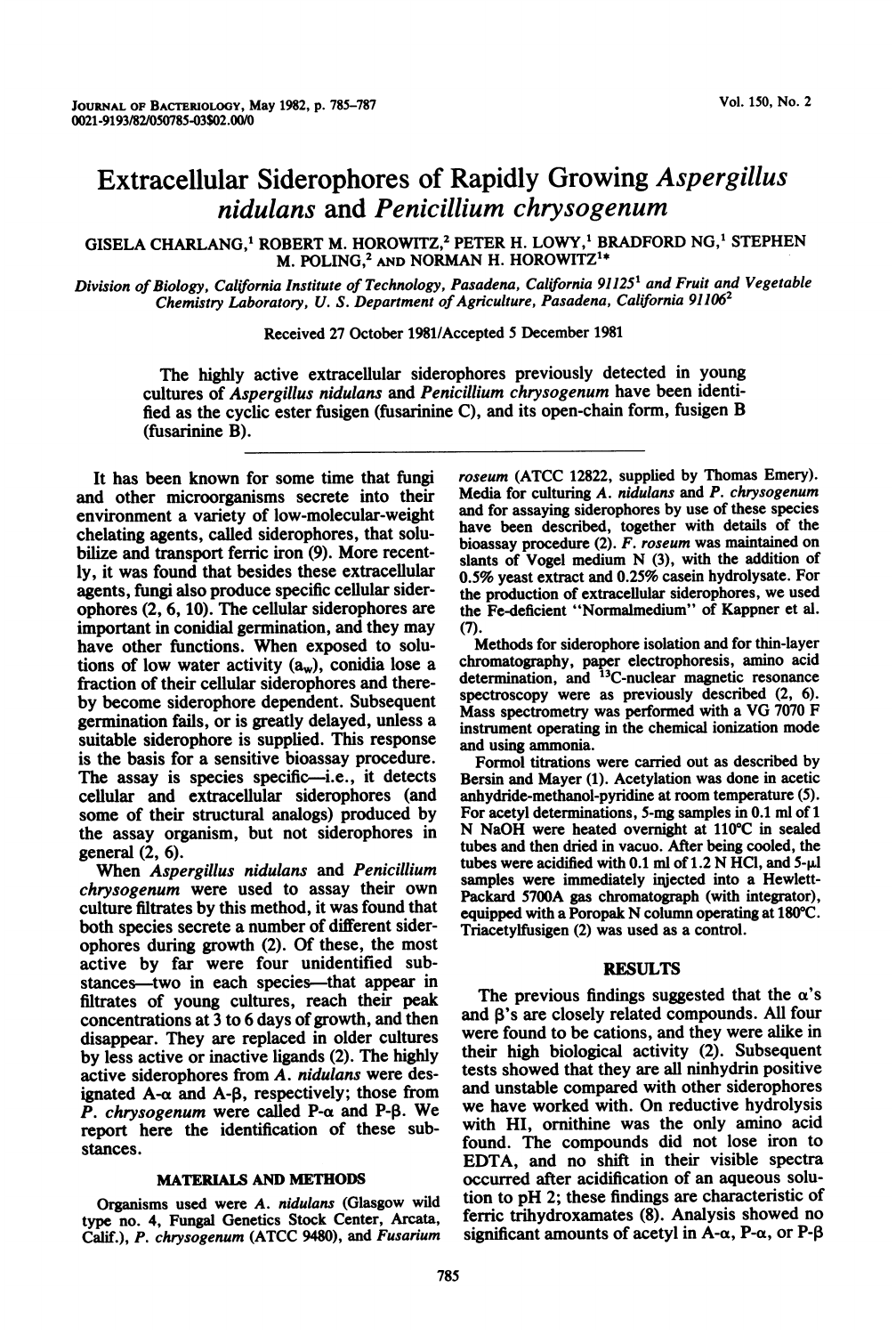(A-B was not tested). The  $\alpha$ 's migrated faster than the  $\beta$ 's in an electric field (Table 1); Formol titrations showed that whereas the <sup>P</sup>'s contain one free carboxyl group, the  $\alpha$ 's contain none. No differences were found between the two  $\alpha$ 's or the two  $B's$ .

These findings suggested the possible identity of the unknowns with the cationic siderophores fusigen (fusarinine C) and fusigen B (fusarinine B), which are produced by Fusarium species. The structures and properties of these substances were elucidated by Diekmann and Zähner (5) and by Sayer and Emery (11). Both are trihydroxamates composed of three molecules of fusarinine, a derivative of ornithine:

J. BACTERIOL.

the latter are indistinguishable from fusigen B. Further evidence for the structure of  $\alpha$  was obtained as follows. (i) Acetylation yielded a derivative which was chromatographically the same as triacetylfusigen (Table 2) and the Fefree form of which gave a <sup>13</sup>C nuclear magnetic resonance spectrum identical with that of triacetyldesferrifusigen (see reference 2 for the spectrum of this compound). (ii) P- $\alpha$  was heated to 60°C for 2 h in methanol or deuteromethanol (d4 methanol), and the trimer underwent methanolysis to the monomer fusarininemethyl ester (or d3-methyl ester). The monomer was identified by mass spectrometry after acetylation to the  $N, O, O$ -triacetyl or  $N, O, O$ -tri-d<sub>3</sub>-acetyl deriva-

$$
-OOC-CHNH3+-(CH2)3—NOH—CO—CH=CCCH3)-(CH2)2—OH
$$

In fusigen, the three subunits are cyclized through ester bonds between the carboxyl group of one fusarinine molecule and the hydroxyl tive. The calculated and experimentally determined values of  $M + 1$  for N,O,O-triacetylfusarinine methyl ester,

$$
X_3COOC-CH(NYCOCZ_3) - (CH_2)_3 - N(OCOCZ_3) - CO-CH=C(CH_3) - (CH_2)_2 - OCOCZ_3,
$$

group of the next. In fusigen B, one of the bonds remains open, giving a linear trimer. Fusigen, with three net positive charges, migrates faster in an electric field at pH 5.2 than fusigen B, which has two. Both compounds bind iron strongly, and both are unstable, owing to their aminoacyl ester bonds (8).

Fusigen and fusigen B were isolated from cultures of F. roseum and compared with the four unknowns. Biological activities were measured in the low  $a_w$  test with P. chrysogenum and A. nidulans. The data of one such test are shown in Fig. 1. Despite some scatter attributable to slow growth at  $a_w$  0.874 combined with instability of the compounds, the results show close similarity in biological activity among all of these siderophores. There is a suggestion that fusigen and the  $\alpha$ 's are slightly more active than fusigen B and the  $\beta$ 's.

Electrophoretic and chromatographic comparisons are shown in Tables 1 and 2. The  $\alpha$ 's and  $\beta$ 's are clearly different substances; the former are indistinguishable from fusigen, and

TABLE 1. Paper electrophoresis of siderophores<sup>a</sup>

| Siderophore | <b>Migration</b> toward<br>cathode (cm) |
|-------------|-----------------------------------------|
|             | 4.3                                     |
| $P-\alpha$  | 4.3                                     |
| Fusigen     | 4.3                                     |
|             | 3.1                                     |
|             | 3.1                                     |
| Fusigen $B$ | 3.0                                     |

<sup>a</sup> Electrophoresis at <sup>200</sup> V for <sup>2</sup> h in pyridine-acetate buffer (pH 5.2), using Whatman 3MM paper strips.

were 401 ( $X = Y = Z = H$ ), 405 ( $X = Y = D$ ; Z  $=$  H), and 410 (X = Y = H; Z = D). The results prove the structure of the monomer from which  $\alpha$  is constructed and confirm that  $\alpha$  contains no acetyl groups.

## DISCUSSION

Fusigen was identified in young cultures of A. fumigatus and P. chrysogenum by Diekmann (4). It was later shown by Wiebe and Winkelmann (12) to act as an iron donor for *Aspergillus* species at micromolar concentrations, and the authors suggested that it might play a transport

TABLE 2. Thin-layer chromatography of siderophores

| $R_f$ value in solvent system: <sup><i>a</i></sup> |      |      |      |      |  |
|----------------------------------------------------|------|------|------|------|--|
| 1                                                  | 2    | zb   | 4    | 5    |  |
| 0.65                                               | 0.38 | 0.56 |      |      |  |
| 0.64                                               | 0.38 | 0.57 |      |      |  |
| 0.64                                               | 0.38 | 0.57 |      |      |  |
| 0.45                                               | 0.10 | 0.38 |      |      |  |
| 0.45                                               | 0.10 | 0.39 |      |      |  |
| 0.45                                               | 0.10 | 0.39 |      |      |  |
| 0.71                                               |      |      | 0.68 | 0.56 |  |
| 0.69                                               |      |      |      | 0.56 |  |
| 0.71                                               |      |      | 0.69 | 0.56 |  |
|                                                    |      |      |      | 0.71 |  |

<sup>a</sup> Eastman silica-gel sheets with the following solvent systems: (1) N-propanol-water-ammonium hydroxide, 15.5:1 by volume; (2) ethanol-water-ammonium hydroxide, 18:1:1 by volume; (3) N-butanolpyridine-water-ammonium hydroxide, 1:1:1:1 by volume; (4) chloroform-N-propanol-methanol-water, 18:7:3.3:1 by volume; (5) N-butanol-acetic acid-water, 6:1:1 by volume.

*b* Streaked.